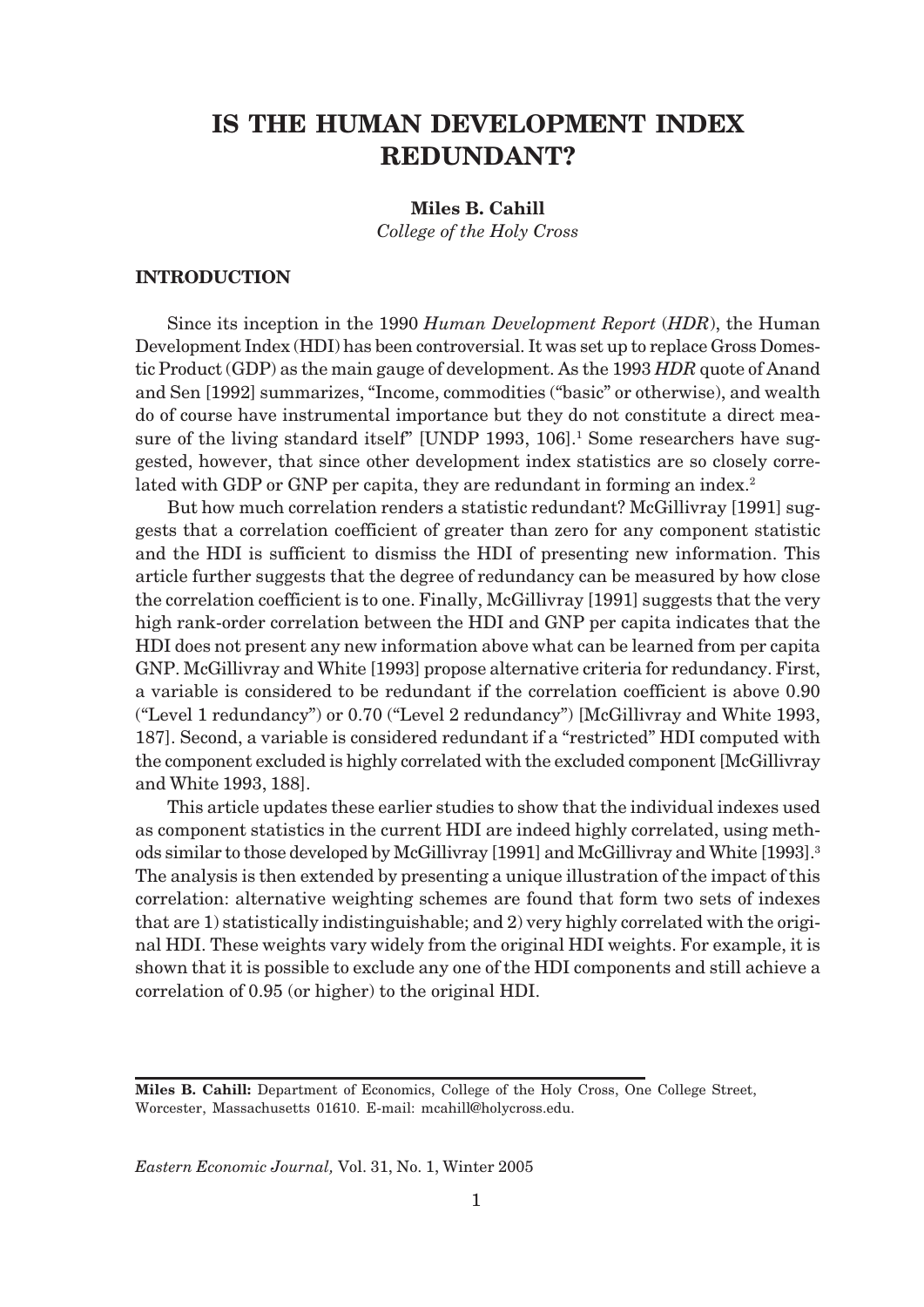## **THE HDI**

In its current formulation (last revised in 1999), the HDI is a composite index of four statistics: life expectancy at birth, the adult literacy rate, a combined school enrollment ratio, and GDP per capita in purchasing power parity terms. The HDI does not, however, employ raw statistics in its index, partly because it is not possible logically to combine statistics with unlike units of measure. Instead, the HDI methodology creates intermediate component statistics that rate each country's relative performance in each category. Specifically, each country is rated on a scale from zero to one, in which zero and one are theoretical lower and upper limits of society's capability (see UNDP [2001] for details). The enrollment and literacy statistics are then combined to form an education index, in which literacy is given a weight of two-thirds and enrollment one-third. GDP is also transformed by taking the natural logarithm to give it diminishing returns. The three component indexes are then averaged together, each with an equal weight of one-third.

#### **CORRELATION BETWEEN COMPONENT STATISTICS**

Table 1 displays the Pearson (zero-order) and Spearman (rank-order) correlation matrices for the three component indexes for the 2001 HDI. The correlation coefficients are indeed large, and each of the correlation coefficients is significantly greater than zero. Each of the coefficients is significantly less than one, however, implying that some information is unique to each series. Nevertheless, the McGillivray [1991] and McGillivray and White [1993] standards would reject the HDI as being redundant, and to a high degree.

|                                                                       |                       |           | TABLE 1    |  |  |  |
|-----------------------------------------------------------------------|-----------------------|-----------|------------|--|--|--|
| <b>Correlation Coefficients for Adjusted HDI Component Statistics</b> |                       |           |            |  |  |  |
| Pearson zero-order correlation                                        |                       |           |            |  |  |  |
|                                                                       | educ. index           | GDP index | <b>HDI</b> |  |  |  |
| life exp. index.                                                      | $0.791^*$             | $0.816*$  | $0.936**$  |  |  |  |
| educ. index.                                                          |                       | $0.774*$  | $0.922**$  |  |  |  |
| <b>GDP</b> index                                                      |                       |           | $0.928**$  |  |  |  |
| Spearman rank-order correlation                                       |                       |           |            |  |  |  |
|                                                                       | educ. index GDP index |           | <b>HDI</b> |  |  |  |
| life exp. index                                                       | $0.796*$              | $0.857*$  | $0.945**$  |  |  |  |
| educ. index                                                           |                       | $0.791*$  | $0.905**$  |  |  |  |
| <b>GDP</b> index                                                      |                       |           | $0.942**$  |  |  |  |

| TABLE <sub>1</sub>                                                    |
|-----------------------------------------------------------------------|
| <b>Correlation Coefficients for Adjusted HDI Component Statistics</b> |

\*significantly different from 0 and 1 at the 99.9 percent level of significance.

\*\*significantly different from 0 at the 99.9 percent level of significance, significantly different from 1 at the 98 percent level of significance.

Interestingly, the adjusted statistics are indeed more highly correlated (in terms of zero-order correlation) with each other than the unadjusted statistics, as Table 2 shows.4 That is, some diversity of information may be lost in the adjustment calculation.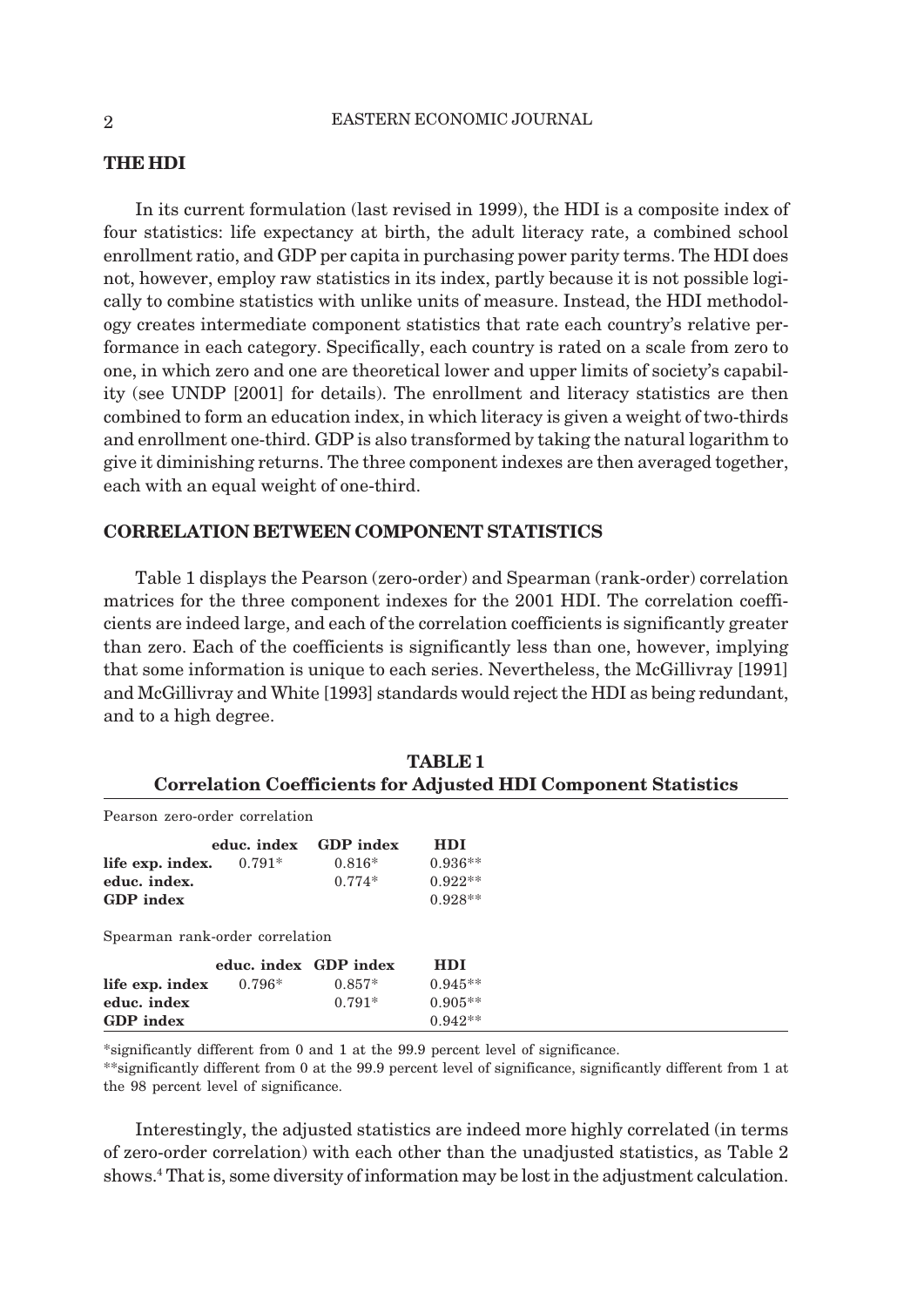|                                   |                 | school        |                |            |
|-----------------------------------|-----------------|---------------|----------------|------------|
|                                   | Adult lit. rate | enroll. ratio | GDP per capita | <b>HDI</b> |
| Life exp. at birth                | $0.757*$        | $0.758*$      | $0.673*$       | $0.936**$  |
| Adult lit. rate                   |                 | $0.812*$      | $0.553*$       | $0.883*$   |
| school enroll, ratio              |                 |               | $0.663*$       | $0.885*$   |
| GDP per capita                    |                 |               |                | $0.777*$   |
| Spearman (rank-order) correlation |                 |               |                |            |
|                                   |                 | school        |                |            |
|                                   | Adult lit. rate | enroll. ratio | GDP per capita | <b>HDI</b> |
| Life exp. at birth                | $0.753*$        | $0.729*$      | $0.860*$       | $0.945**$  |
| Adult lit. rate                   |                 | $0.796*$      | $0.732*$       | $0.860*$   |
| school enroll, ratio              |                 |               | 0.788*         | $0.843*$   |

# **TABLE 2 Correlation Coefficients for Raw HDI Component Statistics**

\*significantly different from 0 and 1 at the 99.9 percent level of significance.

\*\* significantly different from 0 at the 99.9 percent level of significance, significantly different from 1 at the 97 percent level of significance.

## **INDEX WEIGHT RESULTS**

Pearson (zero-order) correlation

It has been established that the component statistics of the HDI are highly, but not perfectly, correlated with each other. But what is the implication for this high degree of correlation for the HDI results? One way to consider this is to find alternative weighting schemes that produce indexes that are highly correlated with the original HDI. Specifically, the goal is to find the extremes for weights that produce an index very much like the HDI. Table 3 presents six sets of alternative weights that produce an index that has a Pearson correlation coefficient with the original HDI of 0.99. A correlation coefficient of 0.99 is significantly different from zero at the 99.9 percent confidence level; however, we can not reject the hypothesis that the correlation is equal to one at the 85 percent confidence level.<sup>5</sup> Table 4 presents weights for an index that has a correlation coefficient with the original HDI of 0.95. A correlation coefficient of 0.95 is significantly different from zero at the 99.9 percent confidence level and significantly different from one at the 97 percent level. The Spearman rankorder correlation coefficients are also reported on Tables 3 and 4, and are not significantly different from the Pearson correlation coefficients.

Table 3 shows that an index may be statistically indistinguishable from the HDI and still have a wide variety of weights, as low as 9 percent for a statistic in two examples, and as high as 59 percent in another example. Table 4 shows that when the criterion is lowered somewhat so that the alternative index is not indistinguishable from, but very closely correlated with, the HDI, it is possible to compute an index in which any of the statistics is eliminated and one of the statistics is given a weight of at least 85 percent. Most dramatically, when GDP is eliminated, an index with a weight of 92 percent on life expectancy and 8 percent on education has a 0.95 correlation with the original HDI.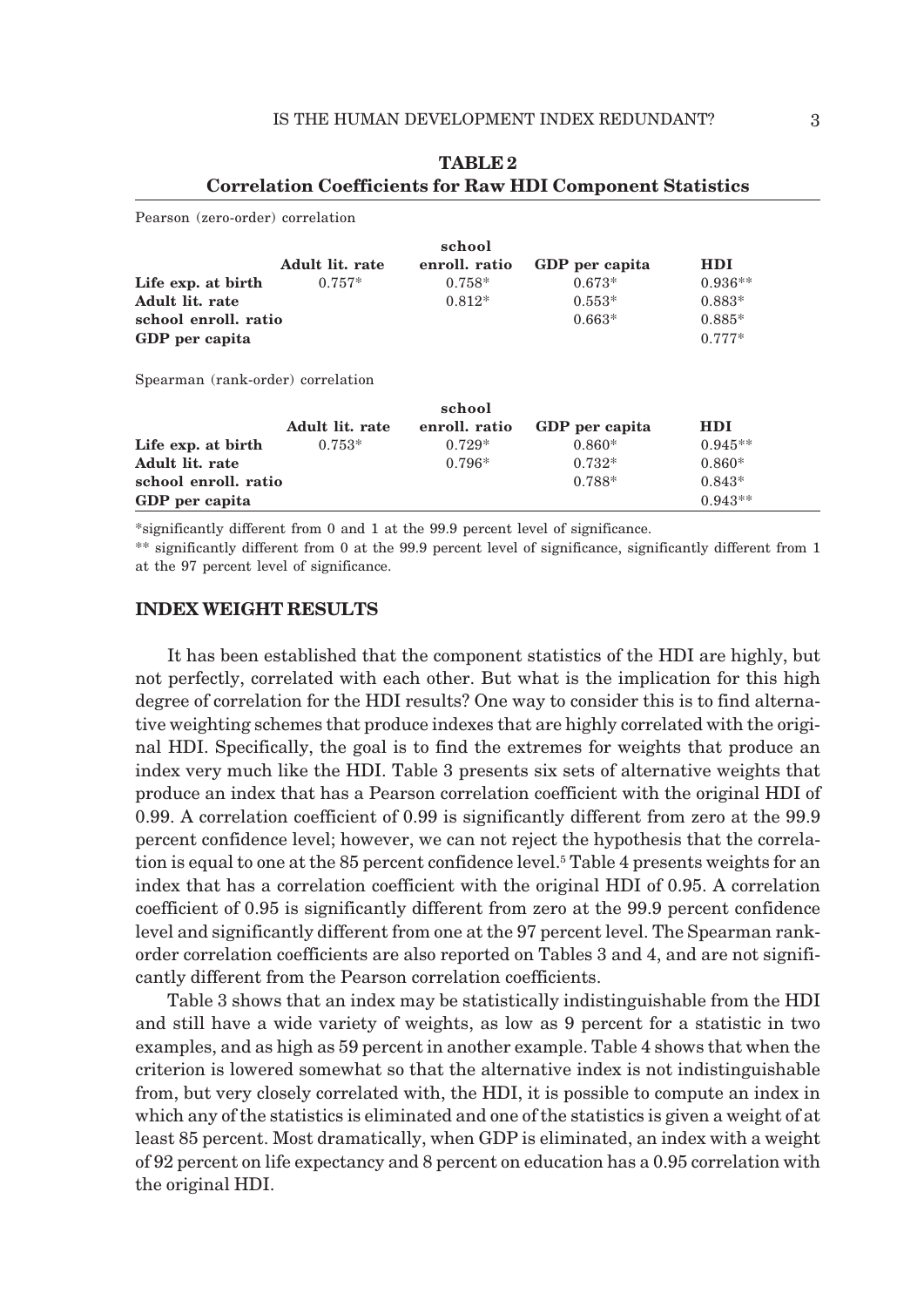| Goal                  | life exp. | HDI index weights<br>education | GDP   | Rank-order<br>correlation |
|-----------------------|-----------|--------------------------------|-------|---------------------------|
| high life exp. weight | 0.585     | 0.228                          | 0.187 | $0.991*$                  |
| low life exp. weight  | 0.085     | 0.439                          | 0.476 | $0.990*$                  |
| high educ. weight     | 0.216     | 0.556                          | 0.228 | $0.986*$                  |
| low educ. weight      | 0.454     | 0.111                          | 0.435 | 0.989*                    |
| high GDP weight       | 0.187     | 0.238                          | 0.575 | $0.990*$                  |
| low GDP weight        | 0.483     | 0.429                          | 0.088 | $0.984*$                  |

**TABLE 3 Alternative Index Weights for Index with 0.99 Correlation with HDI**

\*not significantly different from 0.99 at 75 percent level of significance.

|                       | Ð                                                  |       |       |                           |
|-----------------------|----------------------------------------------------|-------|-------|---------------------------|
| Goal                  | HDI index weights<br>education<br>GDP<br>life exp. |       |       | Rank-order<br>correlation |
| high life exp. weight | 0.153                                              | 0.847 | 0.000 | $0.931*$                  |
| high life exp. weight | 0.137                                              | 0.000 | 0.863 | $0.957*$                  |
| low life exp. weight  | 0.000                                              | 0.850 | 0.150 | $0.939*$                  |
| low life exp. weight  | 0.000                                              | 0.115 | 0.885 | $0.953*$                  |
| high educ. weight     | 0.064                                              | 0.854 | 0.082 | $0.936*$                  |
| low educ. weight      | 0.903                                              | 0.000 | 0.097 | $0.953*$                  |
| low GDP<br>weight     | 0.917                                              | 0.083 | 0.000 | $0.952*$                  |

## **TABLE 4 Alternative Index Weights for Index with 0.95 Correlation with HDI**

\*not significantly different from 0.95 at 80 percent level of significance.

#### **CONCLUSION**

The statistics used in the HDI are so closely correlated with one another that indistinguishable alternative indexes can be created from the same statistics with very different weights. In fact, an index that consists of a 58 percent weight on adjusted GDP, 24 percent on the education index and 19 percent on the life expectancy index is statistically indistinguishable from the HDI. An index that consists of an 89 percent weight on adjusted GDP and the remaining weight on the education index has a 0.95 correlation with the HDI. Therefore, this paper not only updated the McGillivray [1991] and McGillivray and White [1993] studies of the earlier HDI, but expanded the analysis to show the implications.

There are two ways of interpreting these results. A view supportive of the HDI is that it is robust to a wide variety of index weights. That is, the debate over the relative weighting scheme is largely irrelevant. The conclusions of the HDI therefore cannot be dismissed on the basis that the relative weights bias the results towards favoring a particular aspect of development.6 This is important because several studies have suggested that the HDI weighting scheme is subjective, or even random (see, for example, Noorbakhsh [1998], Ravallion [1997], and Desai [1991]).

The view critical of the HDI is that it appears that a second or third statistic adds only a relatively small amount of information about development to any one statistic. To focus on GDP, an index very close to the HDI can be constructed with either an 89